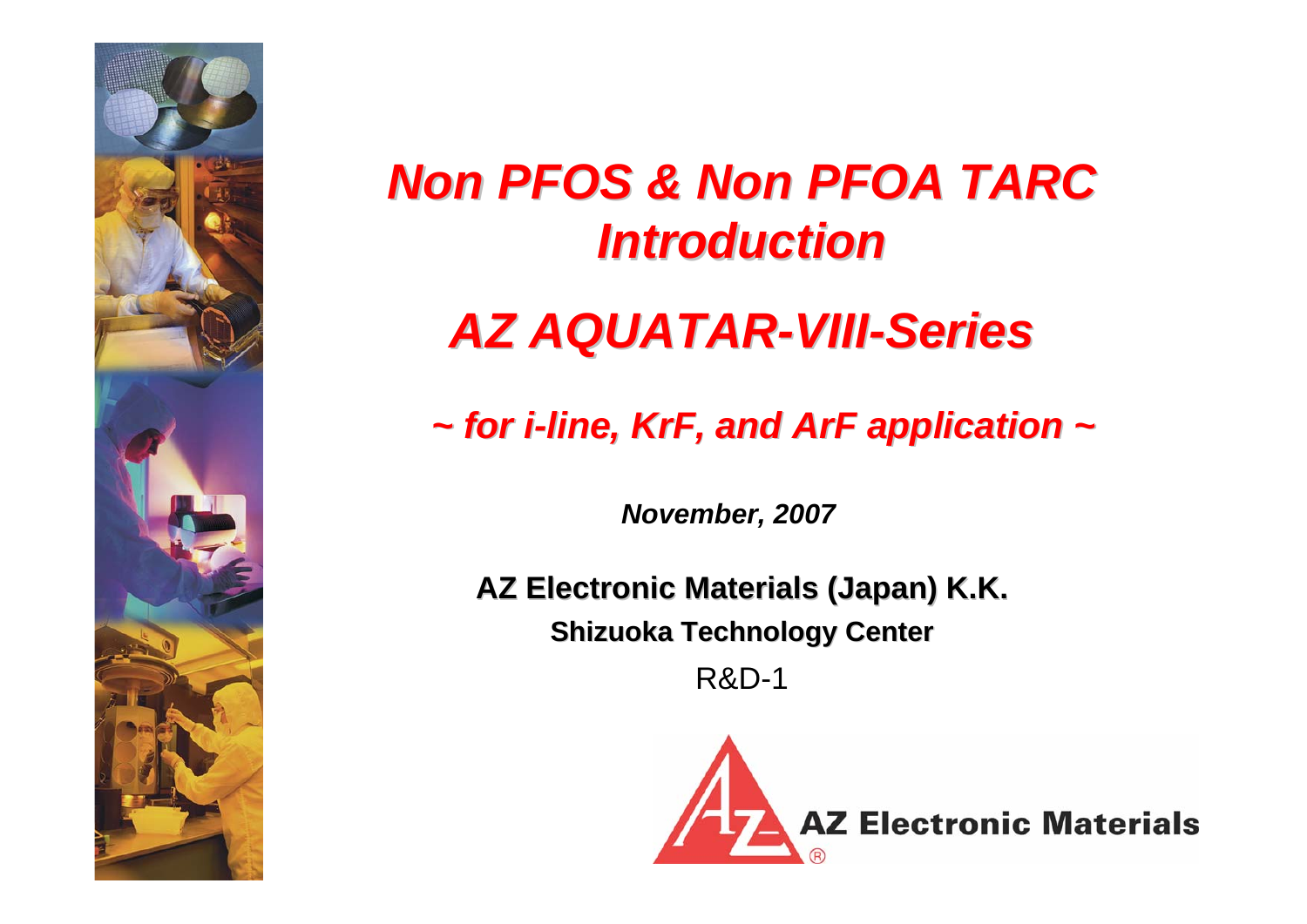## **1. General Introduction on AZ AQUATAR Family**

- **Providing TARC products as advanced implant or C/H solution to many customers in the world(80% of Market share )**
- **The 1st to commercialize "PFOX & Telomer free" TARC , "AZ AQ-8A" in the market (the safest material in EHS aspect)**
- **Long production history of AQ-8 for 3 years in the market**
- **AZ AQ-8B was developed for N type of KrF resist**

| <b>AZ TARCS</b>          |                                       | <b>Refractive Index</b> |      | <b>Materials</b>                   | <b>Applications</b> |  |
|--------------------------|---------------------------------------|-------------------------|------|------------------------------------|---------------------|--|
|                          | <b>248nm</b><br><b>193nm</b><br>365nm |                         |      |                                    |                     |  |
| <b>AZ AQUATAR</b>        | 1.44                                  | 1.48                    | 1.56 | <b>PFOA</b>                        | <i>i-line</i>       |  |
| <b>AZ AQUATAR-IIIS</b>   | 1.42                                  | 1.44                    | 1.49 | <b>PFOS</b>                        | KrF&ArF             |  |
| <b>AZ AQUATAR-VI-A</b>   | 1.40                                  | 1.43                    | 1.45 | <b>PFOS</b>                        | KrF&ArF             |  |
| <b>AZ AQUATAR-VII</b>    | 1.40                                  | 1.43                    | 1.50 | <b>PFOA</b>                        | KrF&ArF             |  |
| <b>AZ AQUATAR-VIII-A</b> | 1.41                                  | 1.45                    | 1.52 | <b>Non PFOS</b><br><b>Non PFOA</b> | <b>All</b>          |  |
| <b>AZ AQUATAR-VIII-B</b> | 1.43                                  | 1.46                    | 1.55 | Non PFOS<br><b>Non PFOA</b>        | i-line&KrF          |  |



**AZ Electronic Materials Confidential**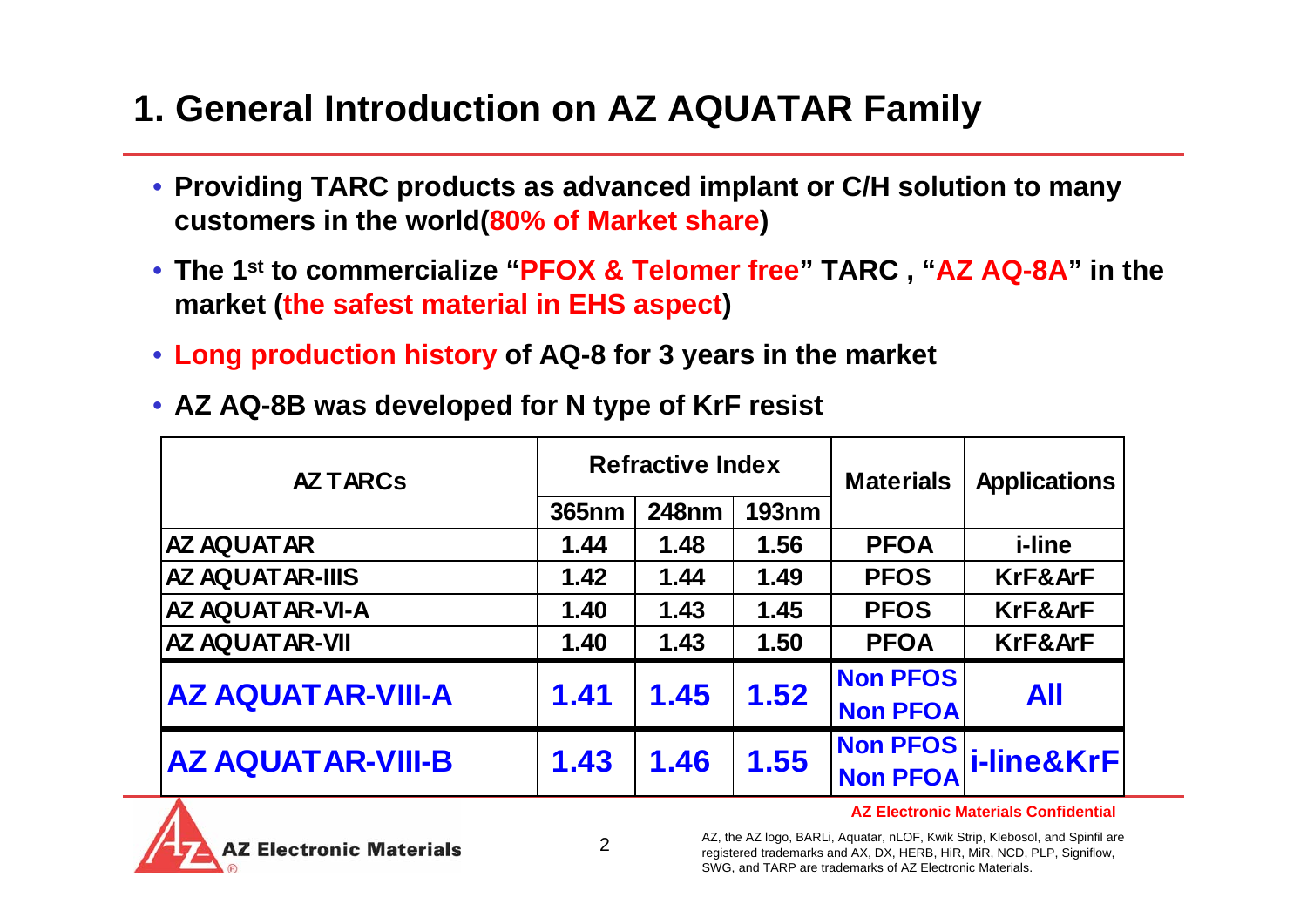# **1. AZ TARC Technology Road Map**





3

**AZ Electronic Materials Confidential**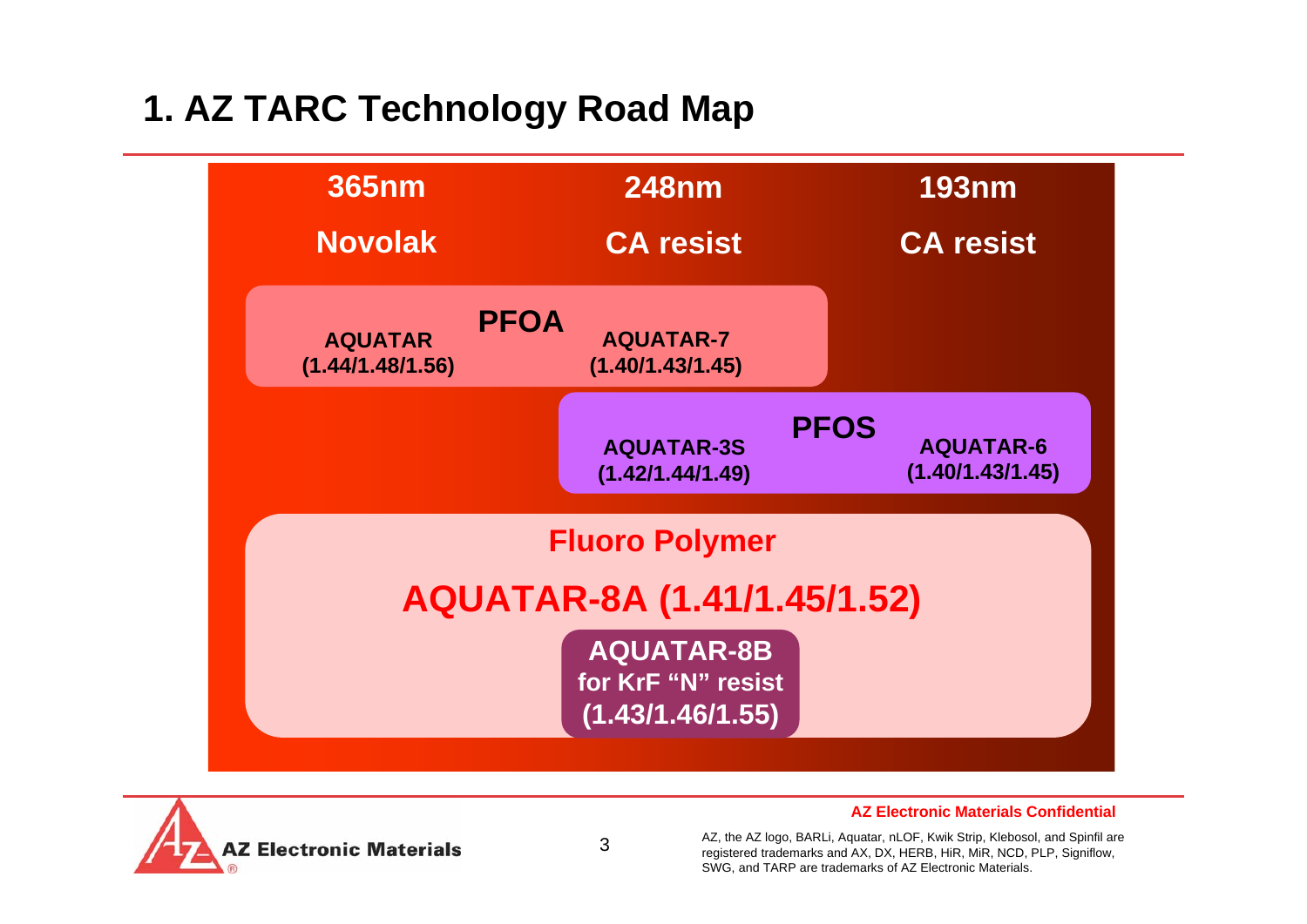# **AZ AQUATAR-8 Series – PFOX & Telomer Free Chemistry**

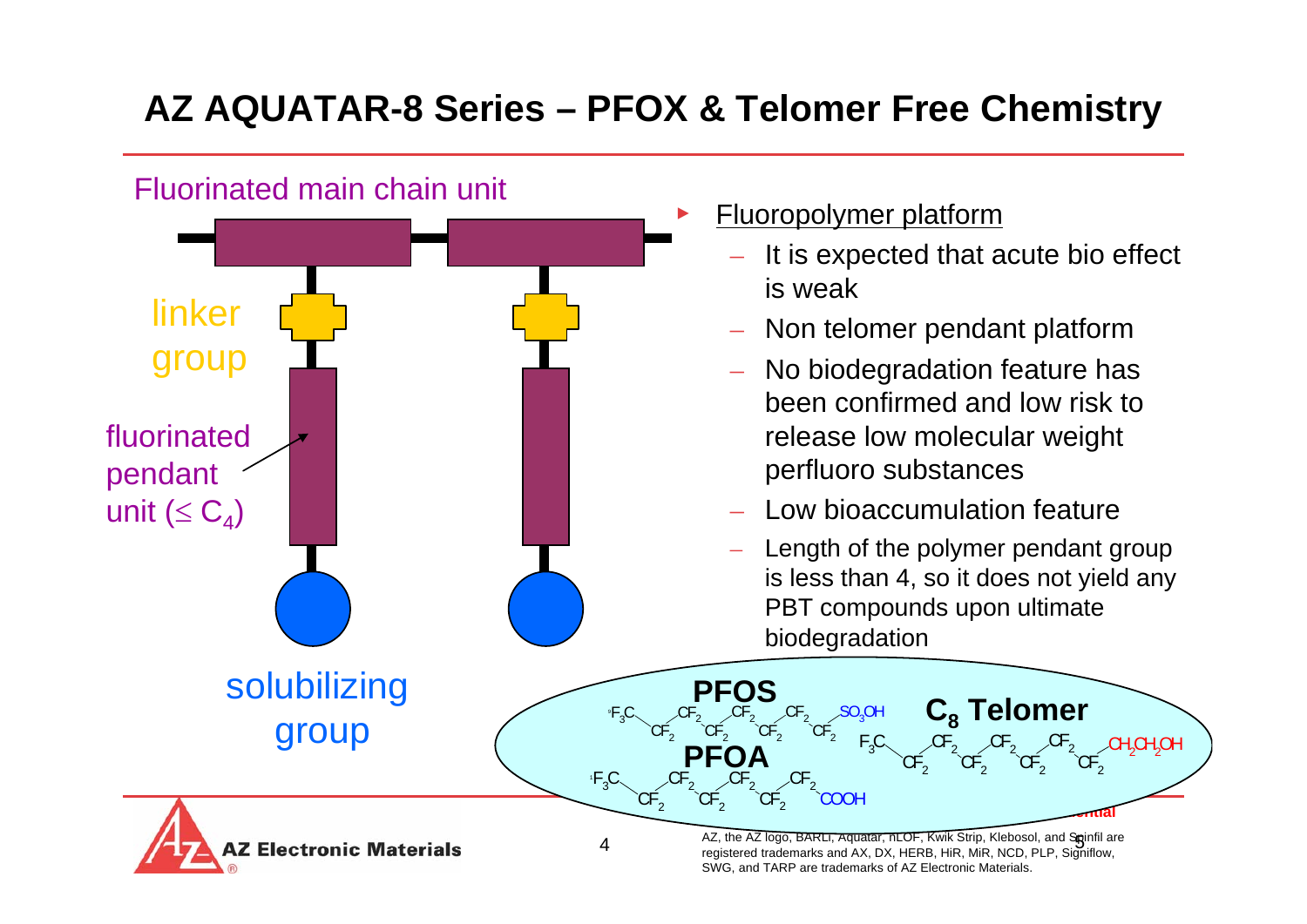## **Optical Parameter**



**Extinction Coefficient "k"**

| sample              | optical parameter |                  |            |                                                                     |      |      |      |      |      |      |
|---------------------|-------------------|------------------|------------|---------------------------------------------------------------------|------|------|------|------|------|------|
|                     |                   | $B(\text{um}^2)$ | $C(num^4)$ | N@193nm   K@193nm   N@248nm   K@248nm   N@365nm   K@365nm   N@633nm |      |      |      |      |      |      |
| AQ-8A               | .3914             | 0.0046           | 0.0000     | 1.52                                                                | 0.00 | 1.44 | 0.00 | 1.42 | 0.01 | 1.40 |
| AQ-8B               | .4040             | 0.0051           | 0.0000     | 1.55                                                                | 0.01 | 1.46 | 0.00 | 1.43 | 0.01 | 1.42 |
| <b>Telomer TARC</b> | .4093             | 0.0563           | 0.0000     | 1.58                                                                | 0.02 | 1.50 | 0.00 | 1.47 | 0.01 | 1.44 |

**Coating condition**

•**Track : TEL Mark 8**

•**Substrate : bare-Si, w/o adhesion**

•**Bake : 90oC/60sec**

•**FT : 40nm**



5

•**Ellipsometer : J.A.WOOLLAM VUV-VASE** 

**Measurement condition**

**AZ Electronic Materials Confidential**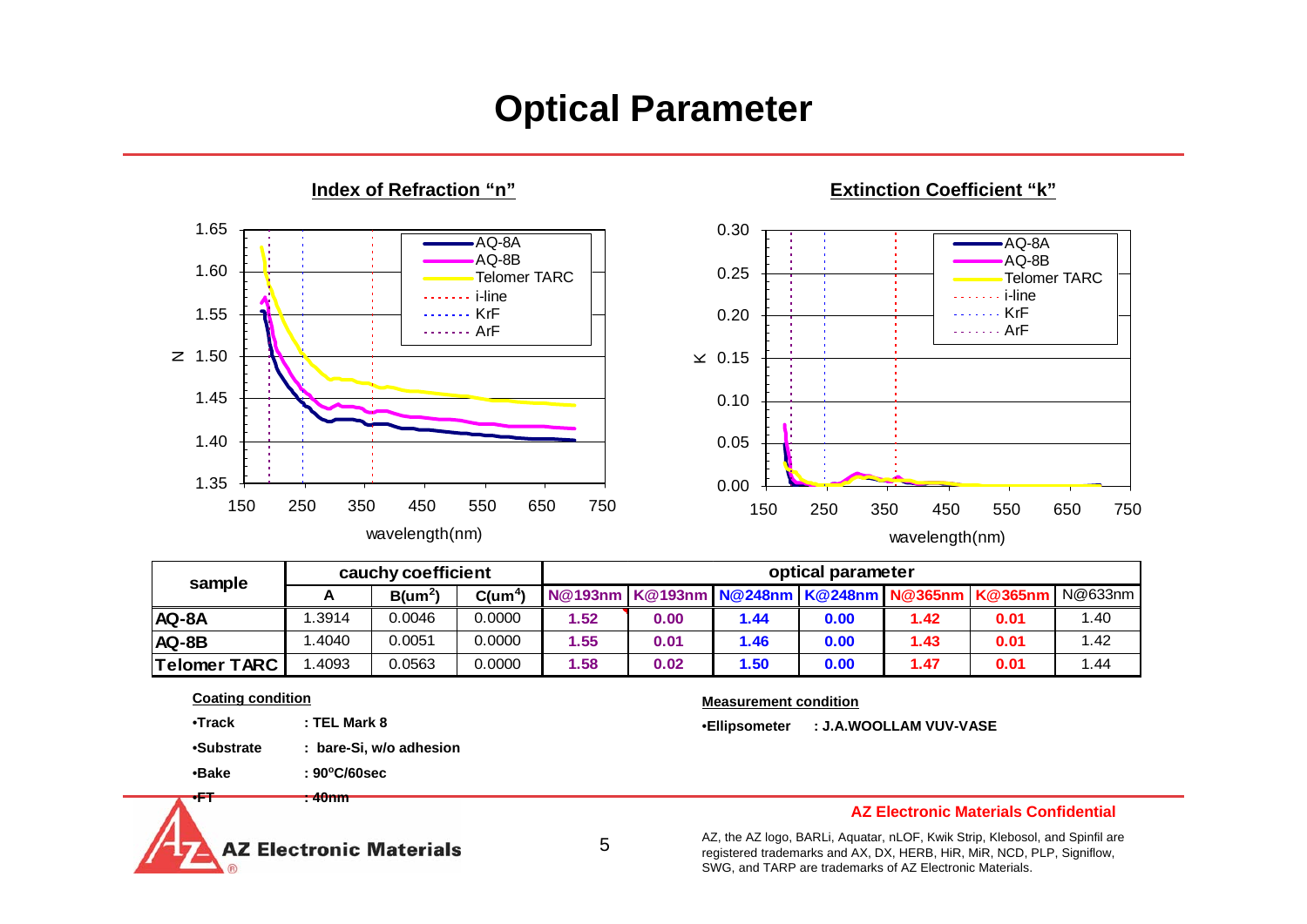## **2.4 Resist swing reduction effect in 365nm application**

| <b>Substrate</b> | : Silicon with HMDS(90C/60s)   |  |  |  |
|------------------|--------------------------------|--|--|--|
| TARC             | : 64nm FT, NO PAB              |  |  |  |
| <b>Develop</b>   | : AZ 300MIF(2.38%), puddle 60s |  |  |  |

**Substrate : Silicon with HMDS(90C/60s) Resist : MiR703, Variable FT, 90C/60s PAB, 110C/60s PEB TABLE EXPOSURE** : Nikon NSR1755i7B NA=0.54, Conv. **Mask pattern** : 450nm L/S(1:1), binary



| <b>Swing Reduction Ratio</b> |         |  |  |  |  |  |  |
|------------------------------|---------|--|--|--|--|--|--|
| AZ AQ 45                     | $:62\%$ |  |  |  |  |  |  |
| <b>AZ AQ-8A 45</b>           | $:83\%$ |  |  |  |  |  |  |
| <b>AZ AQ-8B 45</b>           | $:79\%$ |  |  |  |  |  |  |

**Swing Reduction Ratio = 1 – (ATARC / Aw/o TARC)**



#### **AZ Electronic Materials Confidential**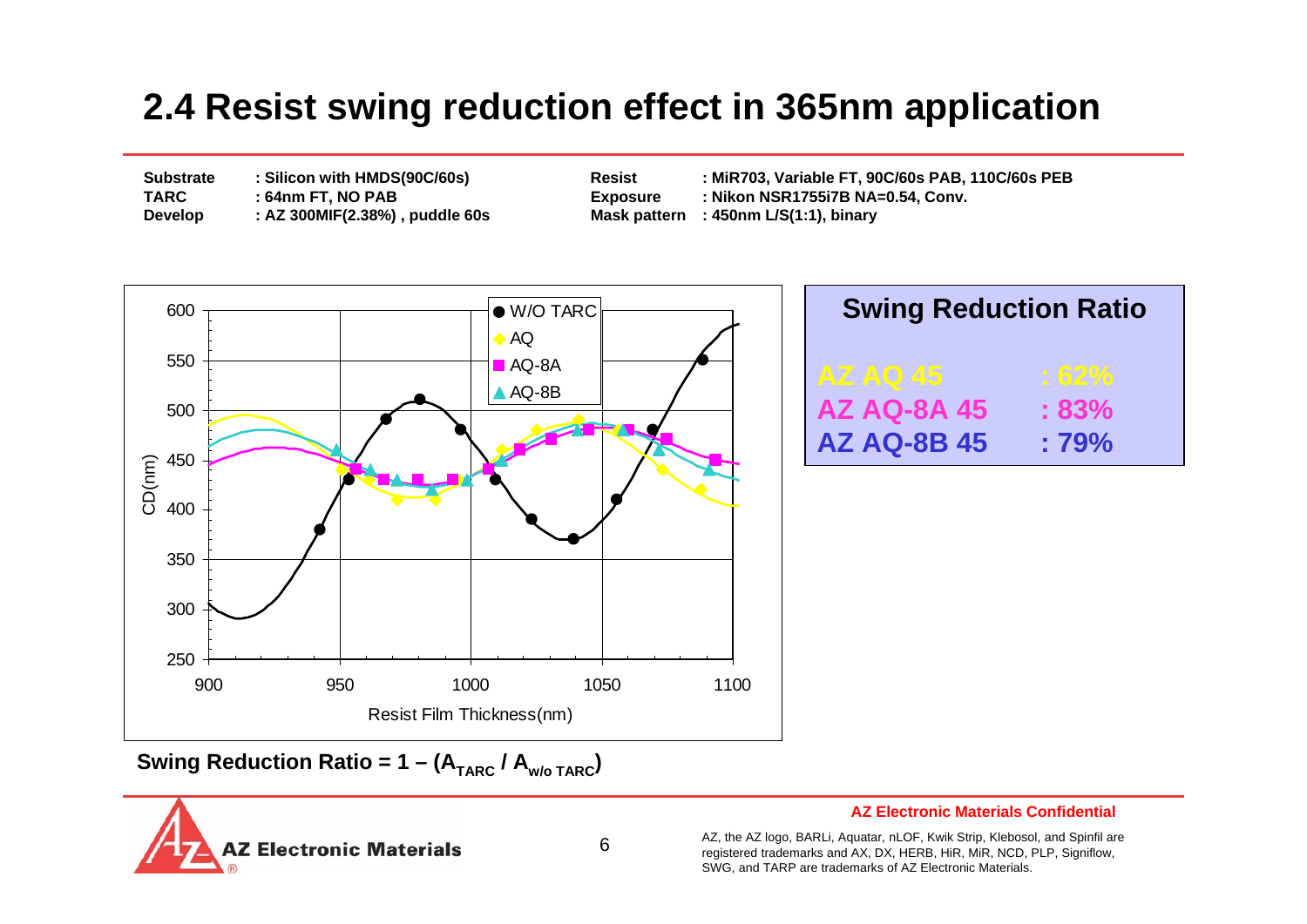## **2.5 Resist swing reduction effect in 248nm application**

| <b>Substrate</b> |  |
|------------------|--|
| <b>TARC</b>      |  |
| <b>Develop</b>   |  |

**Substrate : BARC(90nm FT,180C60s PAB) Resist : DX7260P, Variable FT, 120C/60s PAB, 130C/60s PEB TARC : 43nm FT, 90C/60s PAB Exposure : Canon FPA-3000 EX-5, 0.63NA, 1/2Ann. Develop : AZ 300MIF(2.38%), puddle 60s Mask pattern : 200nm L/S(1:1), binary**



| <b>Swing Reduction Ratio</b> |         |  |  |  |  |  |  |  |
|------------------------------|---------|--|--|--|--|--|--|--|
| <b>AZ AQ-8A 45</b>           | $:83\%$ |  |  |  |  |  |  |  |
| <b>AZ AQ-8B 45</b>           | $:79\%$ |  |  |  |  |  |  |  |

**Swing Reduction Ratio = 1 – (ATARC / Aw/o TARC)**



7

#### **AZ Electronic Materials Confidential**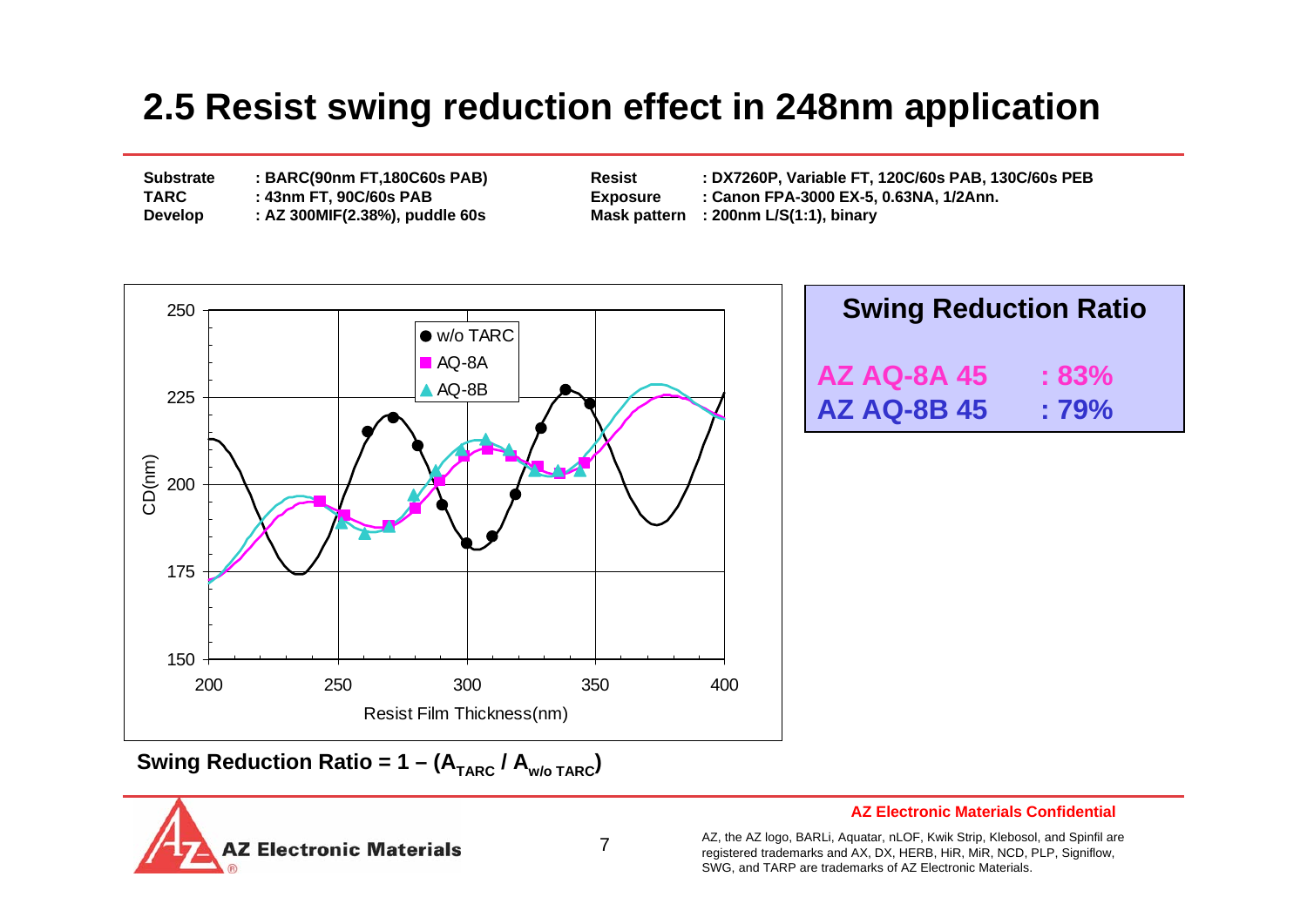## **2.6 Resist swing reduction effect in 193nm application**

| <b>Substrate</b> | : Silicon with HMDS(90C/60s)   |
|------------------|--------------------------------|
| <b>TARC</b>      | : 32nm FT, 90C/60s PAB         |
| <b>Develop</b>   | : AZ 300MIF(2.38%), puddle 30s |

**Substrate : Silicon with HMDS(90C/60s) Resist : AX1120P, Variable FT, 120C/90s PAB, 120C/90s PEB Exposure • : Nikon NSR S306C, NA=0.78, 2/3Ann. Mask pattern** : 120nm L/S(1:1.5), binary



# **Swing Reduction Ratio AZ AQ-8A 25 : 70%**

**Swing Reduction Ratio = 1 – (ATARC / Aw/o TARC)**



#### **AZ Electronic Materials Confidential**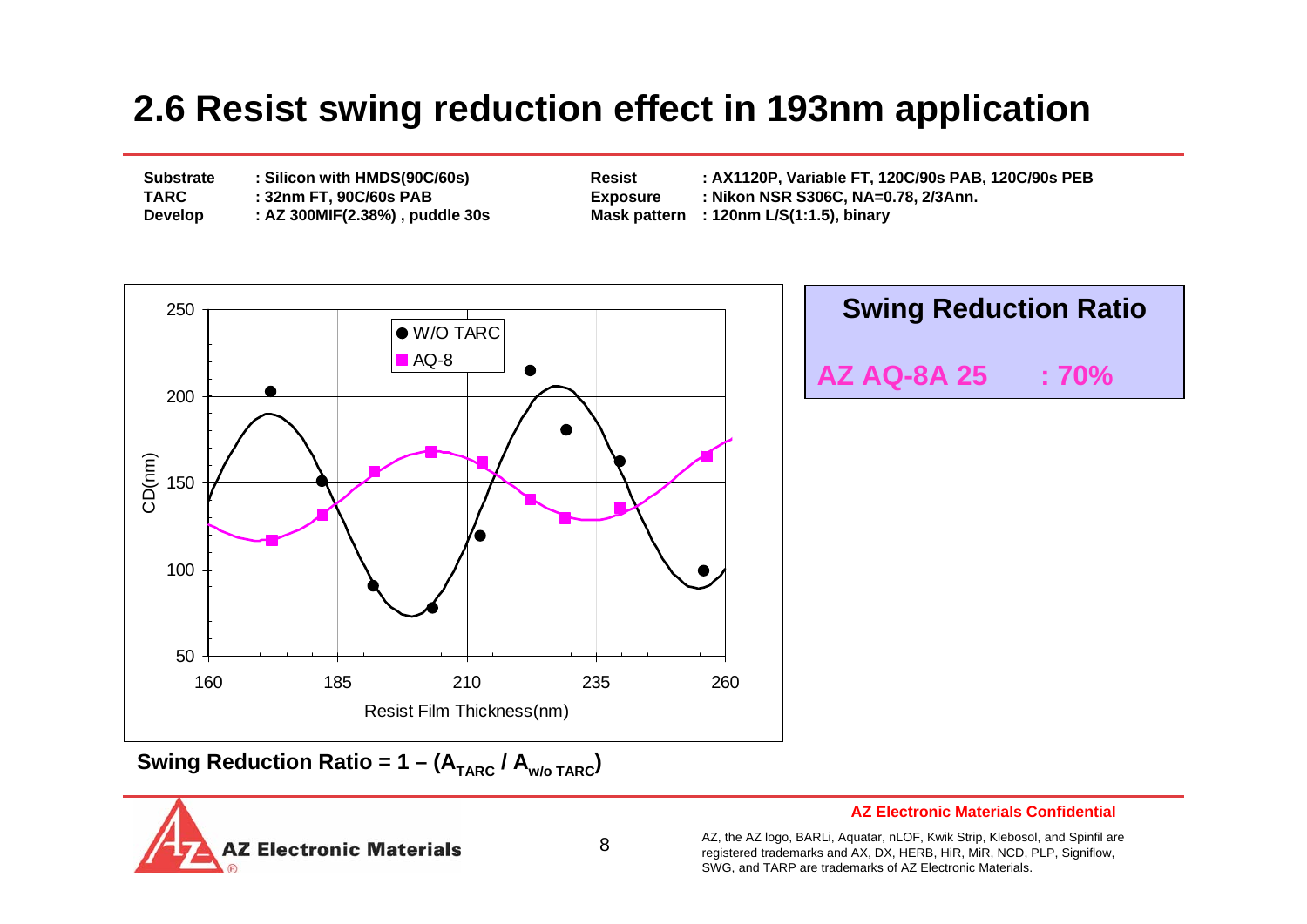# **6. Summary table of AZ AQUATAR Family**

|                             |     |                     | $N$ value $(K=0)$                           |              |              | Optimal FT(nm) |              | **Mini.Dispense V(mL) |                              |           |                 |     |                  |      |      |      |      |      |      |      |      |     |     |             |     |     |     |             |
|-----------------------------|-----|---------------------|---------------------------------------------|--------------|--------------|----------------|--------------|-----------------------|------------------------------|-----------|-----------------|-----|------------------|------|------|------|------|------|------|------|------|-----|-----|-------------|-----|-----|-----|-------------|
| <b>Products</b>             |     |                     | *ideal N value $(\sqrt{N_{\text{resist}}})$ |              |              | $\lambda$ /4N  |              | 8 inch                | 12 inch                      | PH        | <b>Chemical</b> |     |                  |      |      |      |      |      |      |      |      |     |     |             |     |     |     |             |
|                             |     | wafer<br>633nm<br>٠ |                                             | <b>365nm</b> | <b>248nm</b> | <b>193nm</b>   | <b>365nm</b> |                       | <b>248nm</b><br><b>193nm</b> | on Resist |                 |     |                  |      |      |      |      |      |      |      |      |     |     |             |     |     |     |             |
|                             |     |                     |                                             | 1.33         | 1.33         | 1.30           |              |                       |                              |           |                 |     |                  |      |      |      |      |      |      |      |      |     |     |             |     |     |     |             |
| <b>AZ AQUATAR</b>           | 8"  | <i>i</i> -line      | 1.42                                        | 1.44         | 1.48         | 1.56           | 64           | 43                    | 31                           | 1.0       | 3.0             | 3.3 | <b>PFOA</b>      |      |      |      |      |      |      |      |      |     |     |             |     |     |     |             |
| <b>AZ AQUATAR 45</b>        | 12" |                     |                                             |              |              |                |              |                       |                              |           |                 |     |                  |      |      |      |      |      |      |      |      |     |     |             |     |     |     |             |
| <b>AZ AQUATAR-IIIS 45</b>   | 8"  | <b>KrF</b>          |                                             |              |              |                |              |                       |                              |           |                 |     |                  |      |      |      |      | 1.41 | 1.42 | 1.44 | 1.49 | 65  | 43  | 32          | 2.5 | 5.0 | 2.2 | <b>PFOS</b> |
| <b>AZ AQUATAR-IIIS 33</b>   | 12" |                     |                                             |              |              |                |              |                       |                              |           |                 |     |                  |      |      |      |      |      |      |      |      |     |     |             |     |     |     |             |
| AZ AQUATAR-VI-A-30          | 8"  | <b>ArF</b>          |                                             |              |              |                |              |                       |                              |           |                 |     |                  | 1.38 | 1.40 | 1.43 | 1.45 | 65   | 43   | 33   | 2.0  | 4.5 | 2.9 | <b>PFOS</b> |     |     |     |             |
| <b>AZ AQUATAR-VI-A 25</b>   | 12" |                     |                                             |              |              |                |              |                       |                              |           |                 |     |                  |      |      |      |      |      |      |      |      |     |     |             |     |     |     |             |
| <b>AZ AQUATAR-VII-45</b>    | 8"  | <b>KrF</b>          |                                             |              |              |                |              |                       |                              |           |                 |     |                  | 1.39 | 1.40 | 1.43 | 1.50 | 65   | 43   | 32   | 1.0  | 3.0 | 3.4 | <b>PFOA</b> |     |     |     |             |
| <b>AZ AQUATAR-VII-A 30</b>  | 12" |                     |                                             |              |              |                |              |                       |                              |           |                 |     |                  |      |      |      |      |      |      |      |      |     |     |             |     |     |     |             |
| <b>AZ AQUATAR-VIII-A 45</b> | 12" | <i>i-line</i>       |                                             |              |              |                |              |                       |                              |           |                 |     |                  |      |      |      |      |      |      |      |      |     |     |             |     |     |     |             |
| <b>AZ AQUATAR-VIII-A 30</b> | 12" | <b>KrF</b>          | 1.40                                        | 1.41         | 1.45         | 1.52           | 65           | 43                    | 32                           | 2.5       | 5.0             | 1.8 | <b>F-polymer</b> |      |      |      |      |      |      |      |      |     |     |             |     |     |     |             |
| <b>AZ AQUATAR-VIII-A 25</b> | 12" | <b>ArF</b>          |                                             |              |              |                |              |                       |                              |           |                 |     |                  |      |      |      |      |      |      |      |      |     |     |             |     |     |     |             |

**\*Each ideal N was caluculated b y usin g Ni-line&KrF resist=1.77, NArF resist=1.70**

**\*\*Minimal dispense volume was determined by visual inspection for 12 inch wafer.**



**AZ Electronic Materials Confidential**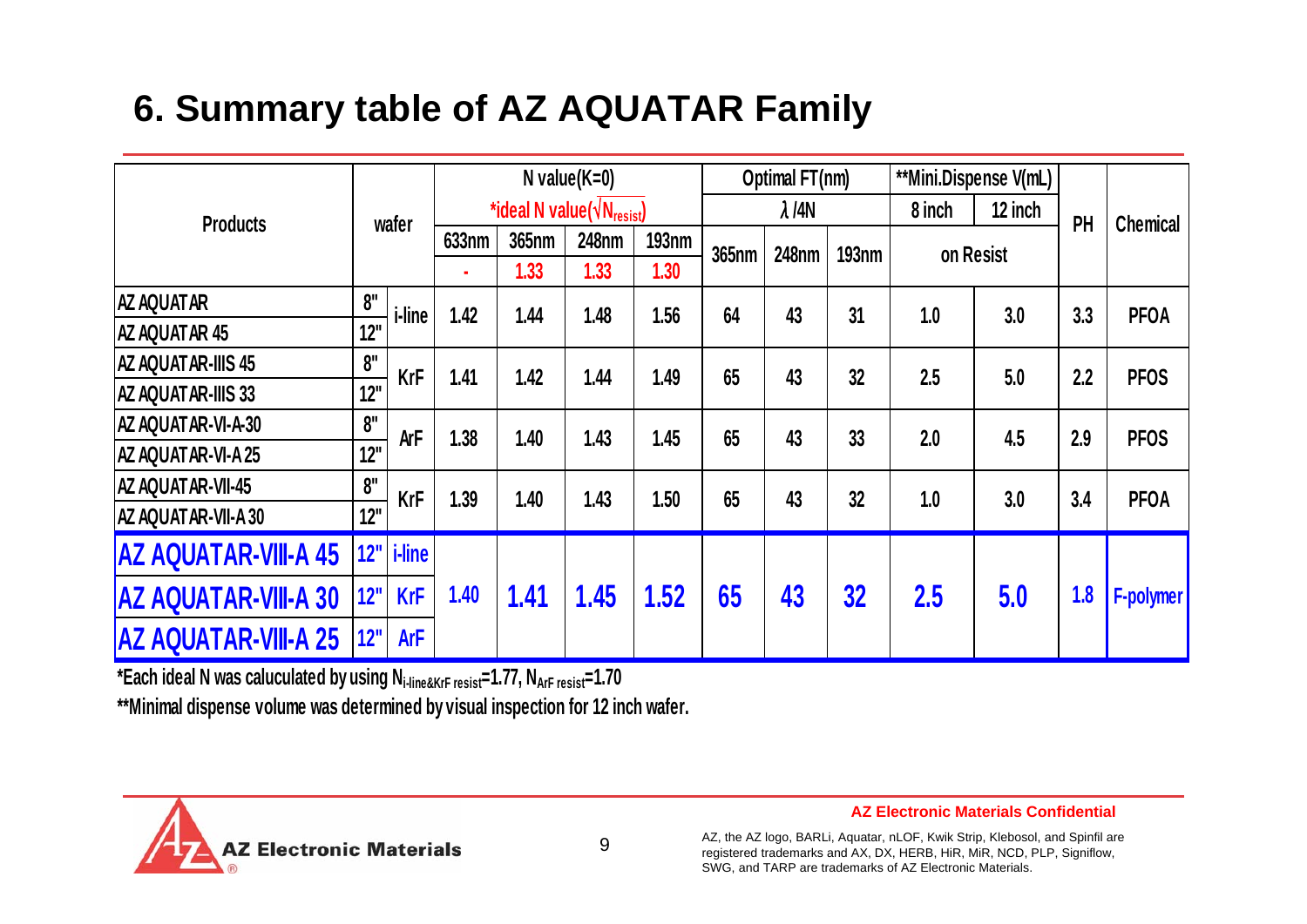## **AZ AQUATAR-8 series Process Recommendation**

- **1. Process recommendation : "CBC" process**
- **2. Filter recommendation: PE filter with wet treatment or**

## **pore size<0.05um**

**Smaller pore size is BETTER for micro bubble, but need to adjust pump & dispense condition carefully.**

- **3. Coating method : "Static Dispense "**
- **4. Coater recommendation : Dedicated coater**

**DON'T SHARE with "RELACS"**

**5. EBR recommendation: DI water**

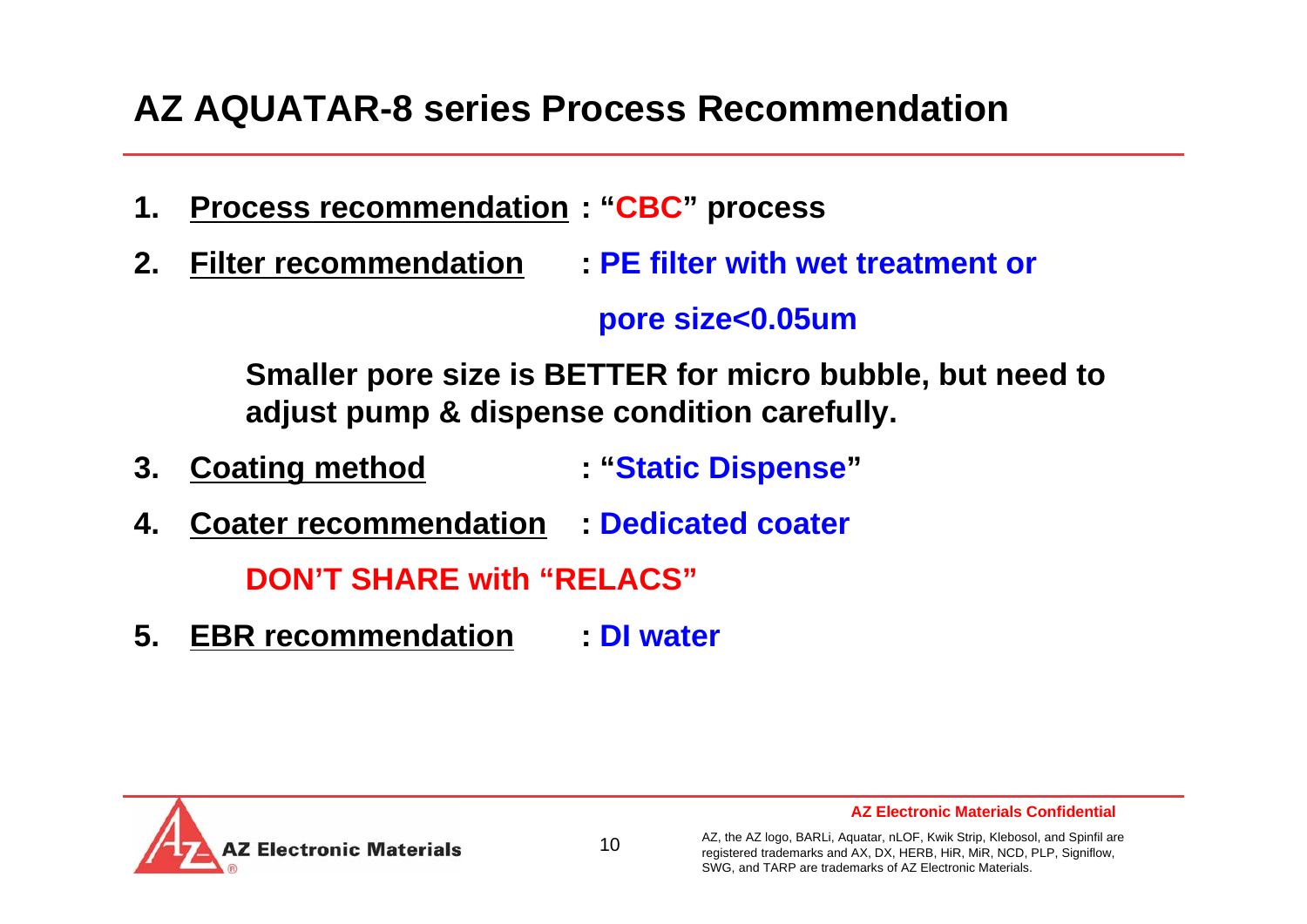# **Summary of "PFOX & Telomer FREE" TARC**

- ▶ **AZ AQUATAR-8 Series**
	- **only universal "PFOX & Telomer FREE" TARC product in the market**
	- **"the safest TARC in EHS aspect "**
	- –**">80% of market share" in "PFOS FREE" TARC**
	- **"Stable Supplibility" for 3 years**
	- **"Long Production History in many customers" for >2 years**
	- **"Broad Resist Compatibility" in 365 – 193nm**
	- **"Preferable Swing Control" in 365 – 193nm**
	- **"Long Shelf Life" 1 YEAR at 5 – 25C**
	- **"Less Defectivity" from customer feedback**
	- **"3 Grades of AQ-8, 25, 30, 45" fully can cover customer's need**
	- **"AQ-8B" was developed for "N"-type of KrF resist**



11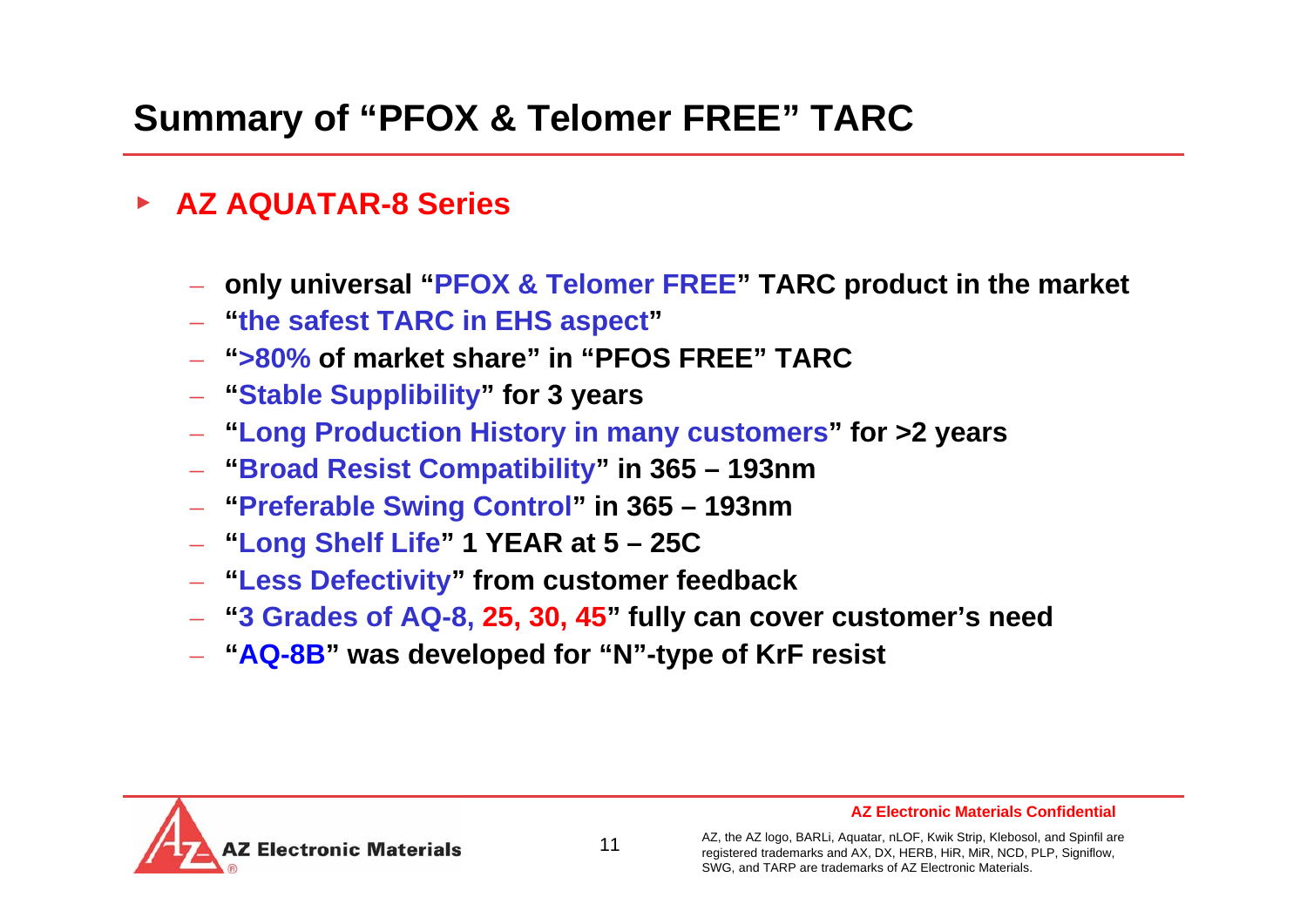# **APPENDIX**



12

**AZ Electronic Materials Confidential**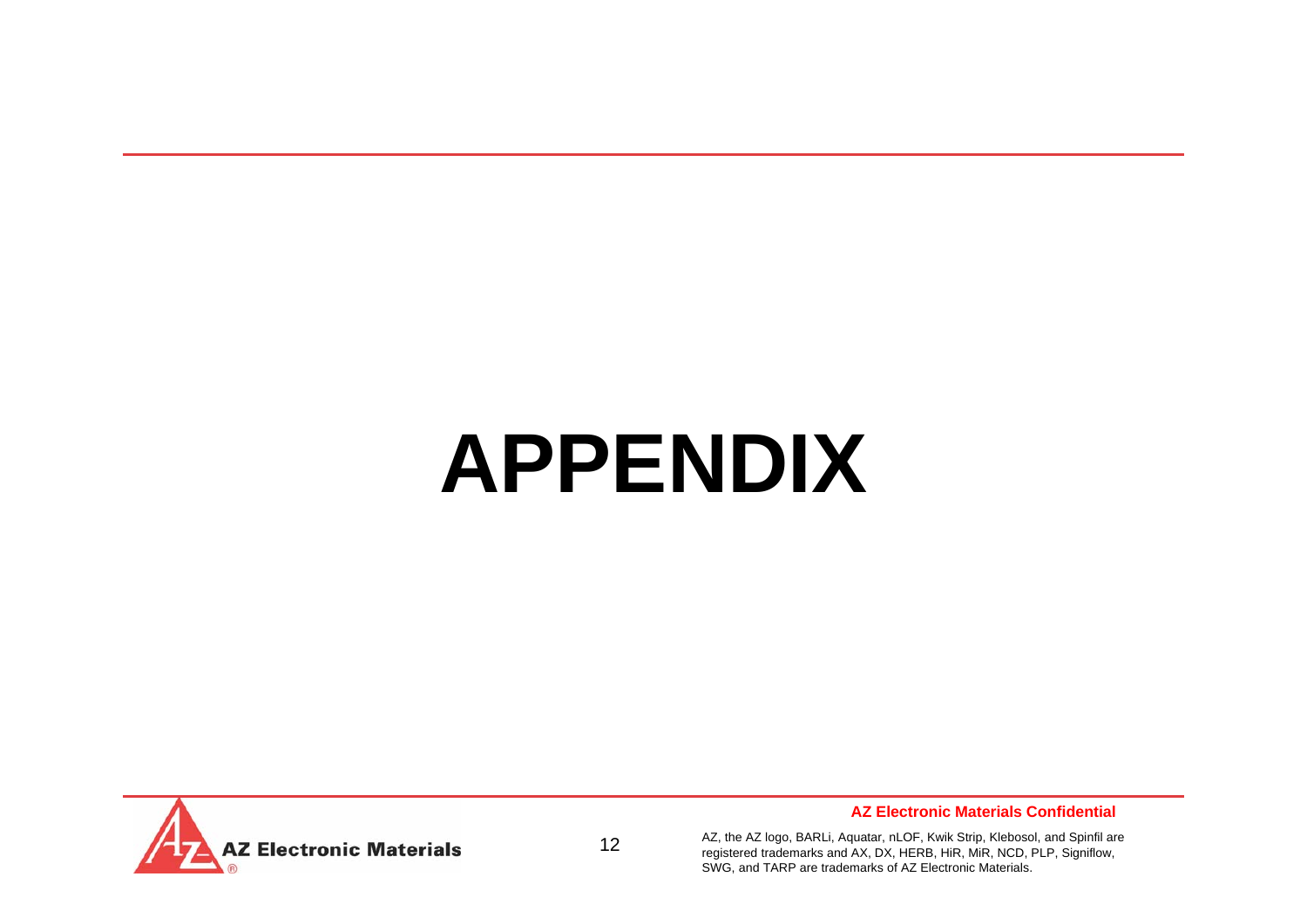# **Ap-1. Optical theory**



Required refractive index to be equalized light intensity in **A** and **B**

 $n_{TARC} = (n_{air} \cdot n_{resist})^{1/2}$  *n* : Refractive index

Required thickness to be shifted optical phase at 1/2  $\pi$  in **A** and **B** 

 $t = \lambda / 4n_{TARC}$ 

*t* **:** Film thickness of TARC

λ**:** Wavelength

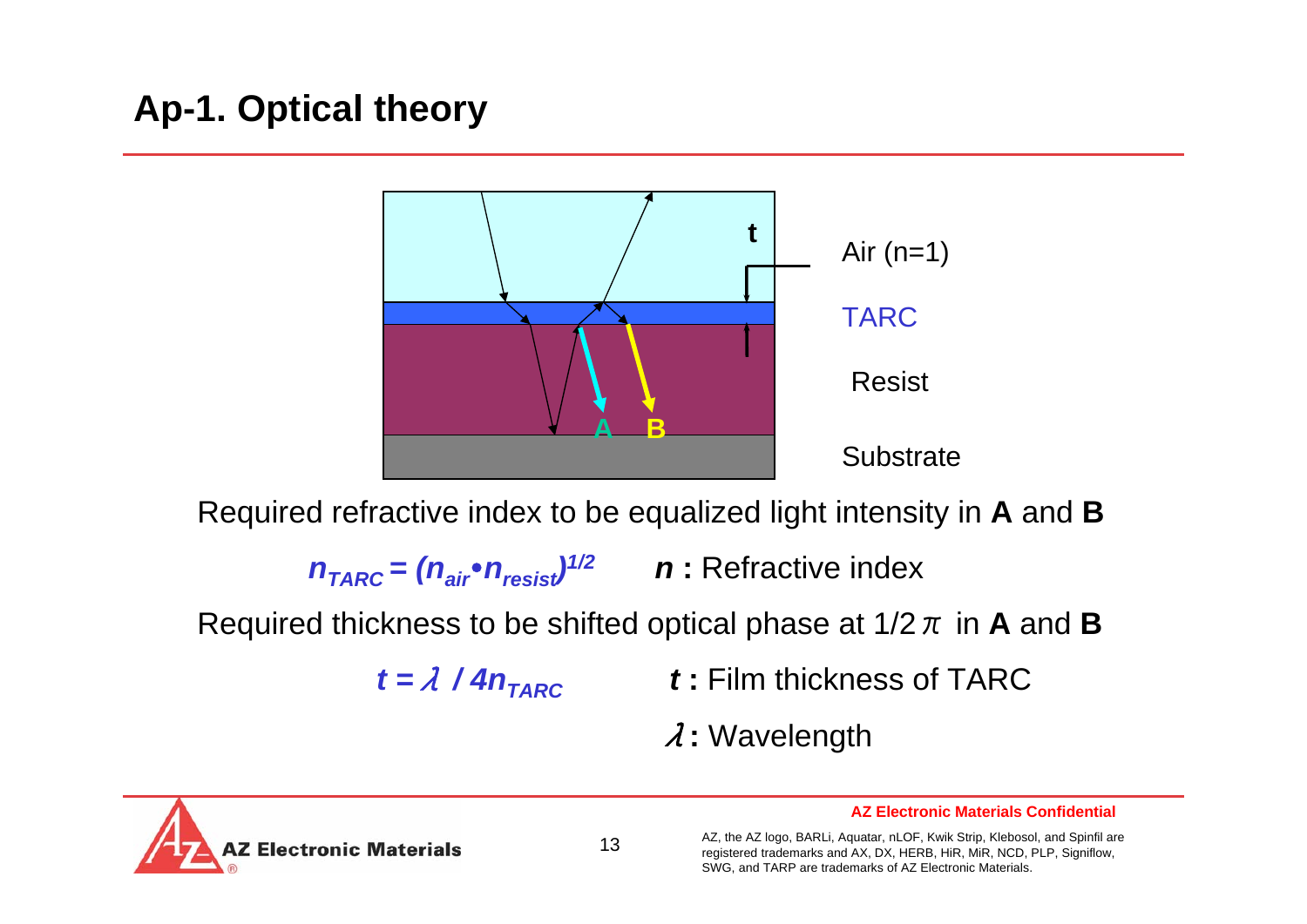## **Ap-2. Material Information of AZ AQUATAR-VIII-A**



#### **Cauchy Parameter**

| Unit        | um            | nm            |               |
|-------------|---------------|---------------|---------------|
|             | 1.384         | 1.384         | 1.384         |
| в           | 5.035E-03     | 5.035E+03     | $5.035E+05$   |
| C           | $0.000E + 00$ | $0.000E + 00$ | $0.000E + 00$ |
| $N_{633nm}$ |               | 1.40          |               |

|                          | 365nm | <b>248nm</b> | <b>193nm</b> |
|--------------------------|-------|--------------|--------------|
|                          | 1.42  | 1.45         | 1.52         |
|                          | 0.01  | 0.00         | 0.00         |
| <b>Optimal</b><br>FT(nm) | 64    | 43           | 32           |

N633nm value is caluculated from A, B,C values  $\mathsf{N}_{365\mathsf{nm},258\mathsf{nm},193\mathsf{nm}}$  values are actual values measured by Ellipsometer

#### **Optimal FT(nm) =**  λ**/4N**



14

#### **AZ Electronic Materials Confidential**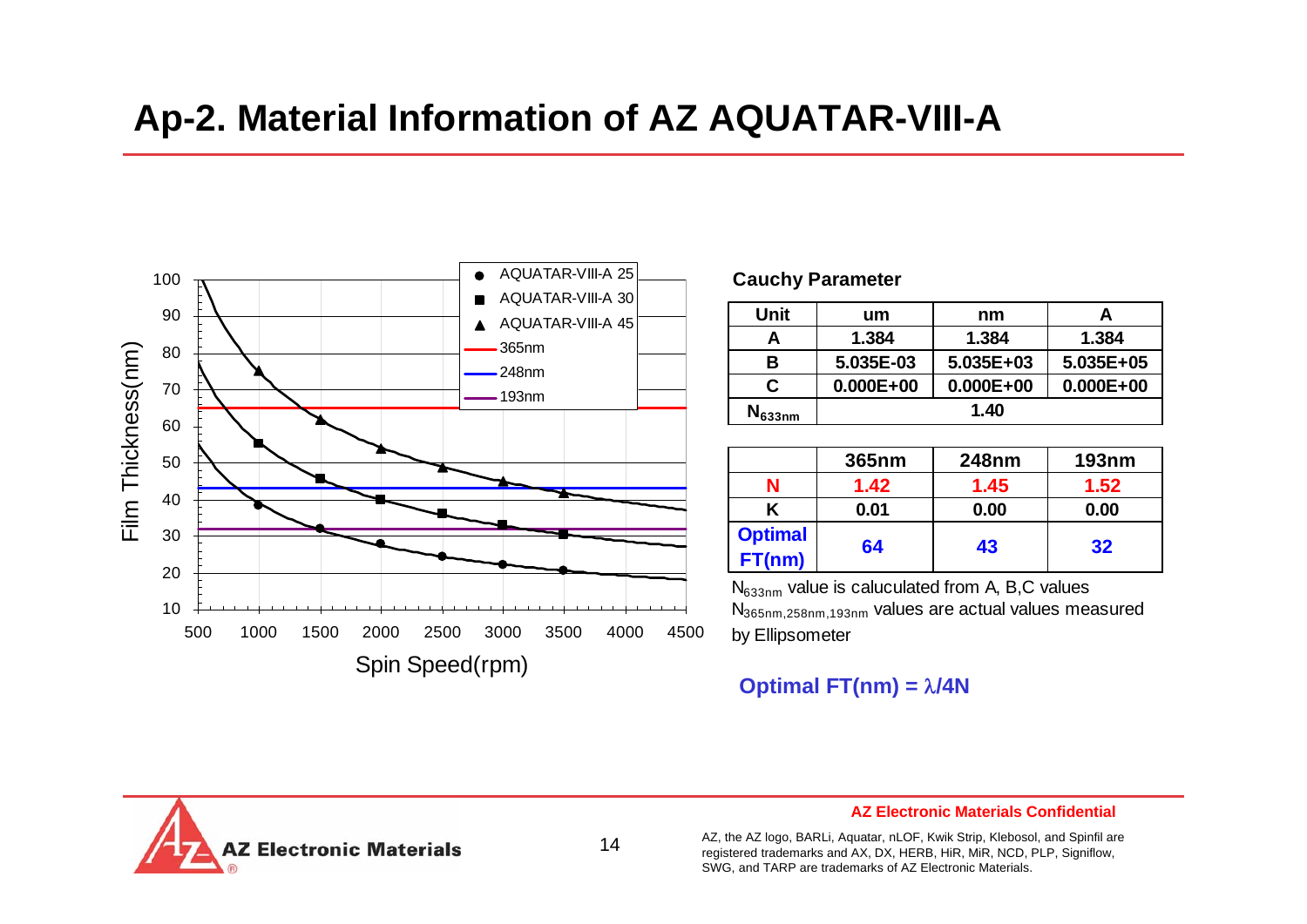# **Ap-3. AZ AQUATAR series install guide**

**Water based TARC** is promising to provide <u>a lot of benefits in the customer's process</u>, but the customers need to pay close attention to the TARC install to make a good line condition without micro bubble issue. **This install guide is agreed to by TEL.**

## **a) TARC coater**

Use a dedicated TARC coater system by a coater supplier (TEL, etc.).

## **b) Dummy dispense**

Keep the nozzle tip and line clean by periodical dummy dispense.

## **c) Suck back**

Optimize the suck back condition.

EX.) Adjust the liquid breaking position to 0.5mm upper from the tip of nozzle, and then the final position after the suck back to 2-3mm upper for 2-3 sec.

Refer to a TARC coater operation guidance by your track maker on further detailed suck back adjustment. Suck back adjustment is one of KEY factors to achieve micro bubble free.



**AZ Electronic Materials Confidential**

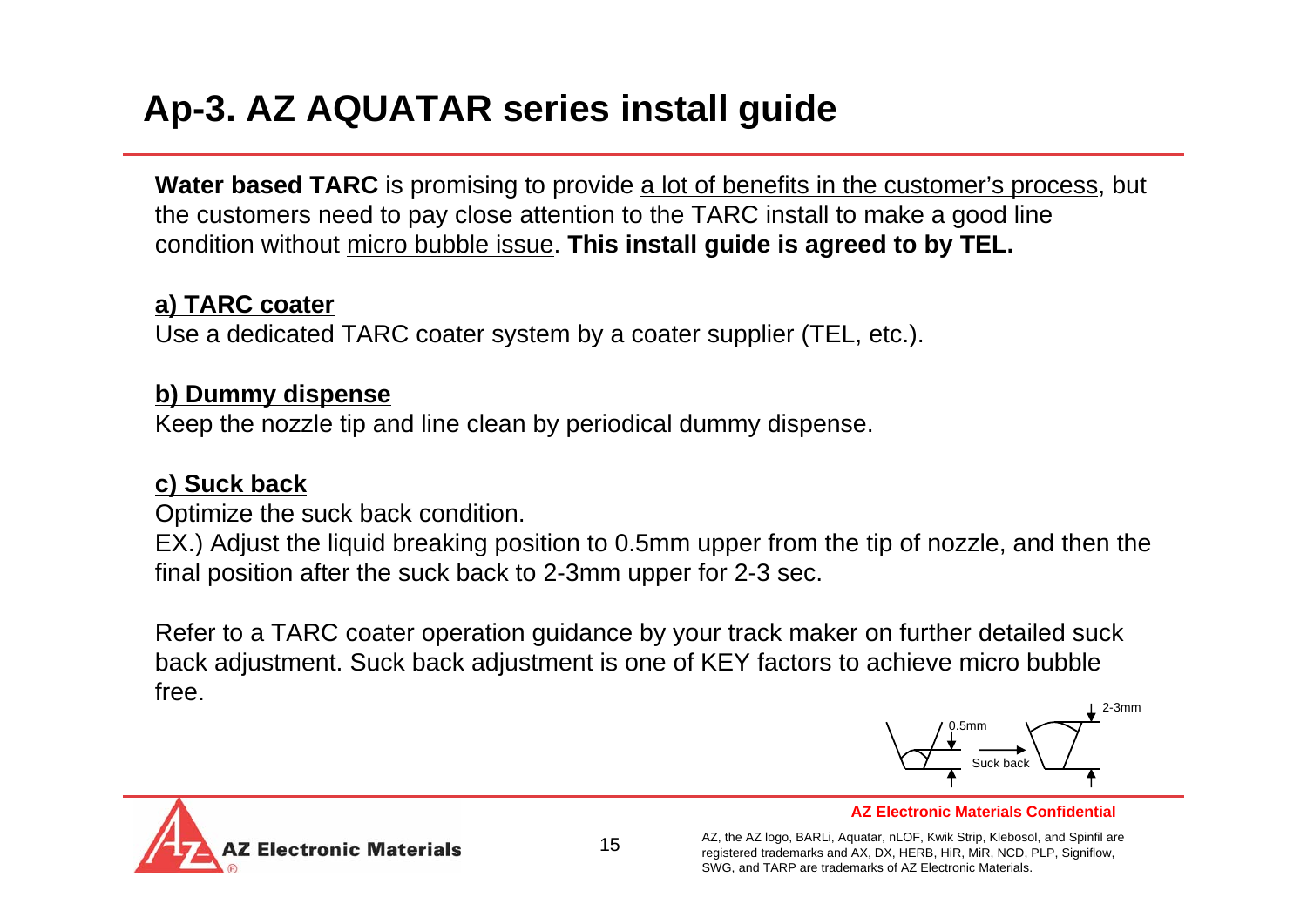## **d) Filter**

Use PE filter. PE filter requires hydrophilic treatment before the install (1 gallon of IPA flushing). Nylon filter is **NOT** suitable for some AQUATAR series with low pH(<2.0). It is the most important to make a good filter condition.

**e) Plumb in a virgin line (see SOP-1)**

## **f) Tubing**

From hydrodynamics view, use the same size of PFA tube and minimize the connection number in the line. Check if tube twist & bending, and some bubbles occur in the line visually.

## **g) Dispense rate**

Adjust to preferable dispense rate( <1 mL/sec)

## **h) EBR / BSR**

Use DI water or a hydrophilic solvent(EBR7030, PGME, etc.). Especially pay attention to rebounding back to a wafer choosing DI water as EBR/BSR.



**AZ Electronic Materials Confidential**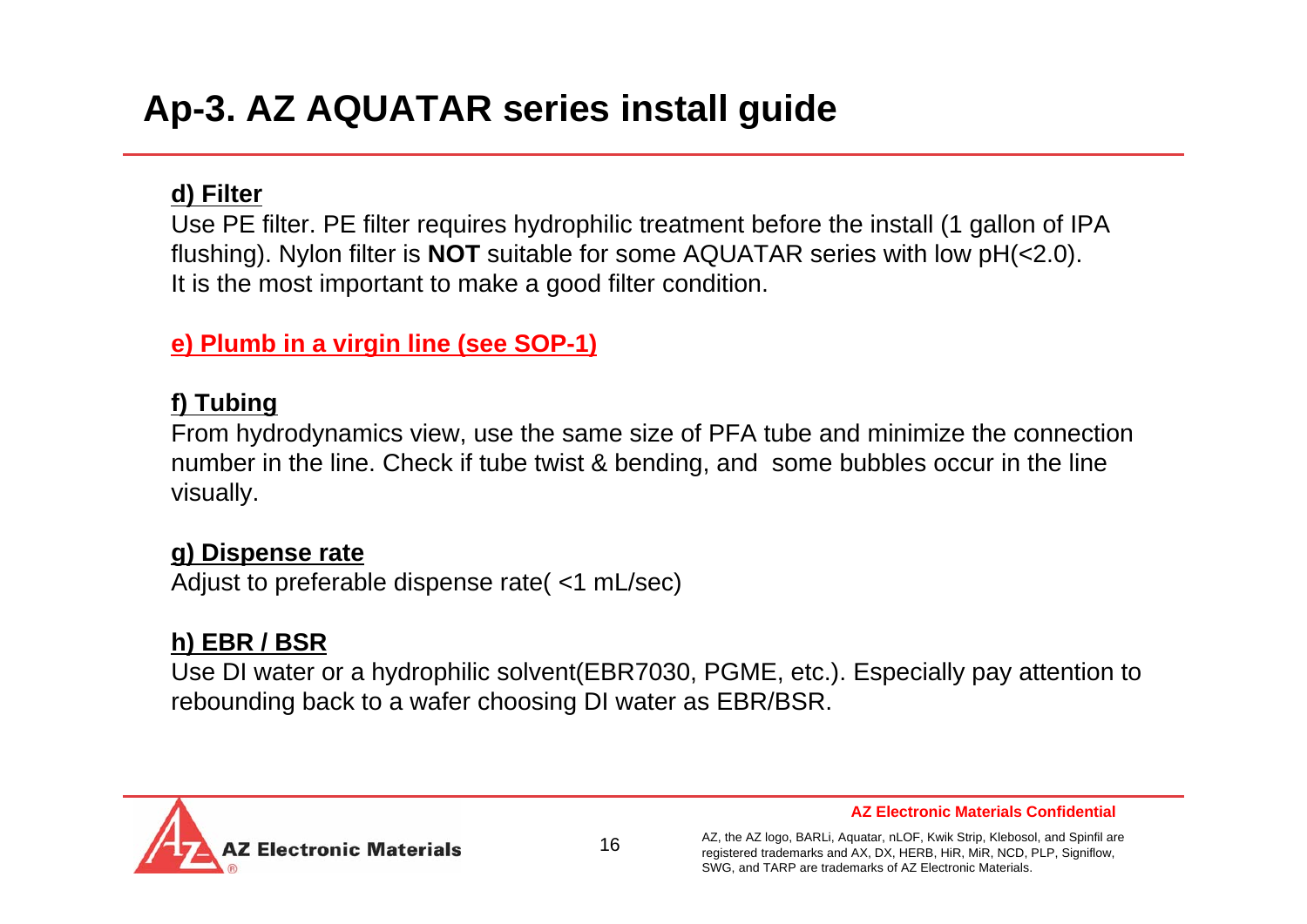# **Ap-3. AZ AQUATAR series install guide(SOP-1)**

## **e) Plumb in a virgin line**

- 1. Leave 2 bottles of AQUATAR in CR chemical box for 1 day
- 2. Purge the line with 1 gallon of IPA (electronic grade)
- 3. Fill IPA in the line for 1-2 days
- 4. Empty the line
- 5. Install the filter
	- •In PE filter case, purge 1 gallon of IPA with PE filter for hydrophilic treatment.
- 6. Check the line defectivity by a defect measurement tool (surface scanner etc.)
	- •Inspect the wafer after IPA coating & spin dry
- 7. Purge the line with > 3 gallons of clean DI water
- 8. Install the TARC
- 9. Purge the line with 1 gallon of the TARC
	- •After filling the TARC in the line and vent bubbles in the filter perfectly, take off  $\mathsf{N}_2$ pressure from the bottle, periodical vent from the filter would be effective to make a good line condition.
- 10. Install a new bottle of TARC
- 11. Check the line & filter carefully again after 1L of purge, and then setup your dispense.

Check the line cleanness carefully replacing from a resist or BARC line,

EX.) Purge > 1 gallons of thinner with strong solubility (NMP, etc.), and then fill it in the system for a week prior to the SOP-1.

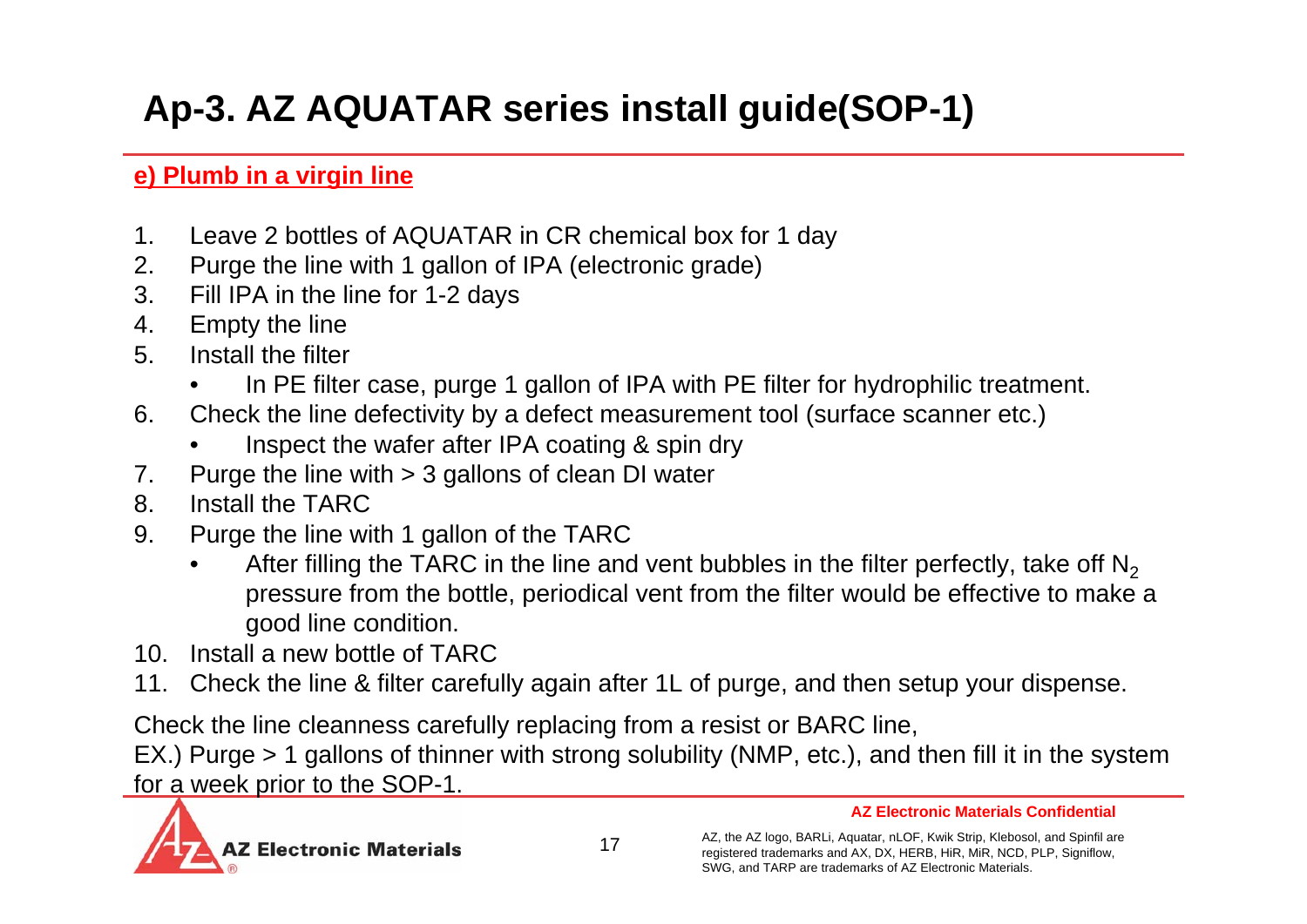## **Ap-4. Filter information on AQUATAR-VIII-A by Entegris**

## **Dispense Frequency vs. LPC value for each filter by Entegris**





#### **AZ Electronic Materials Confidential**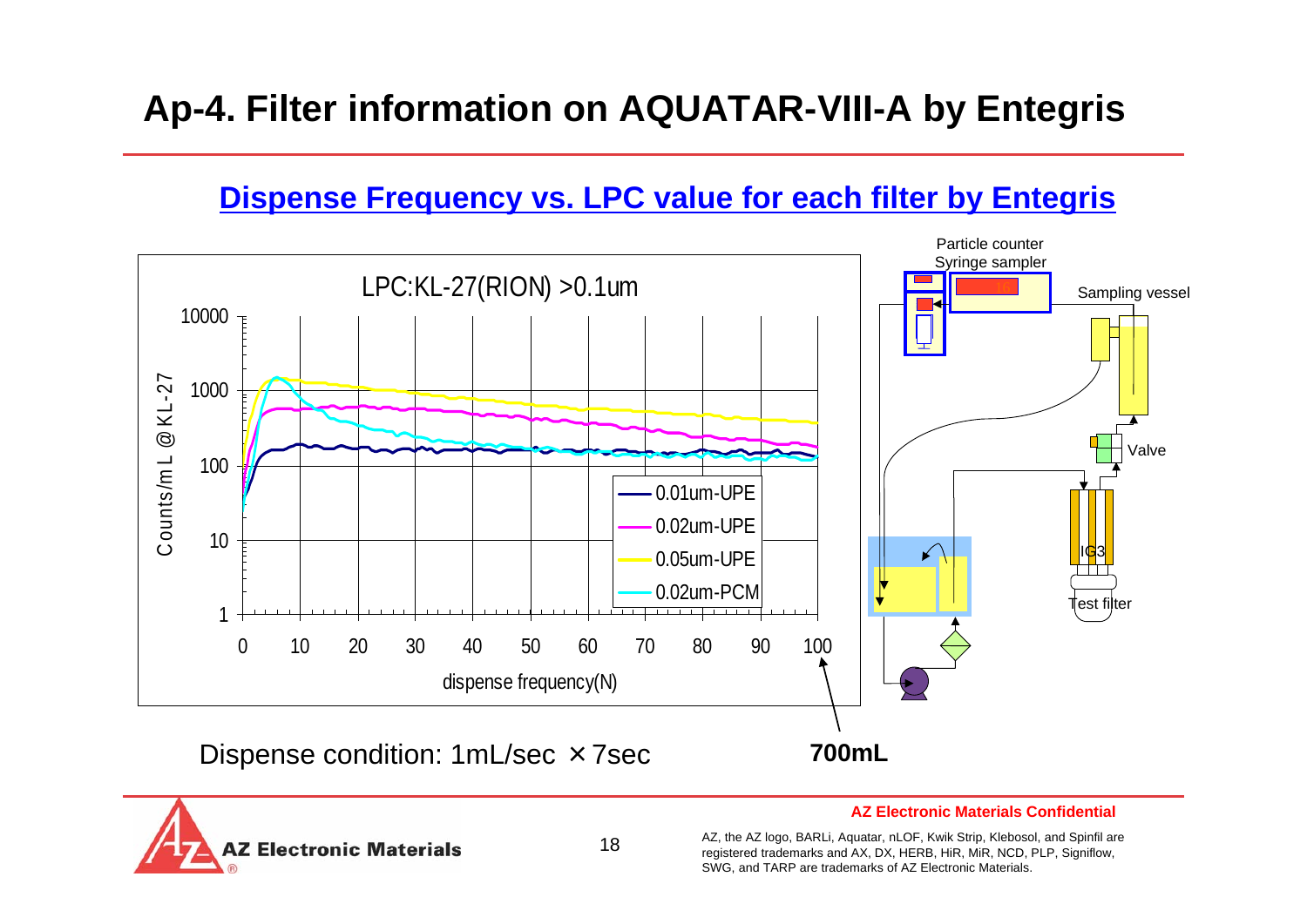## **Ap-5. AZ AQUATAR-VIII-A shaking test**



19



#### **AZ Electronic Materials Confidential**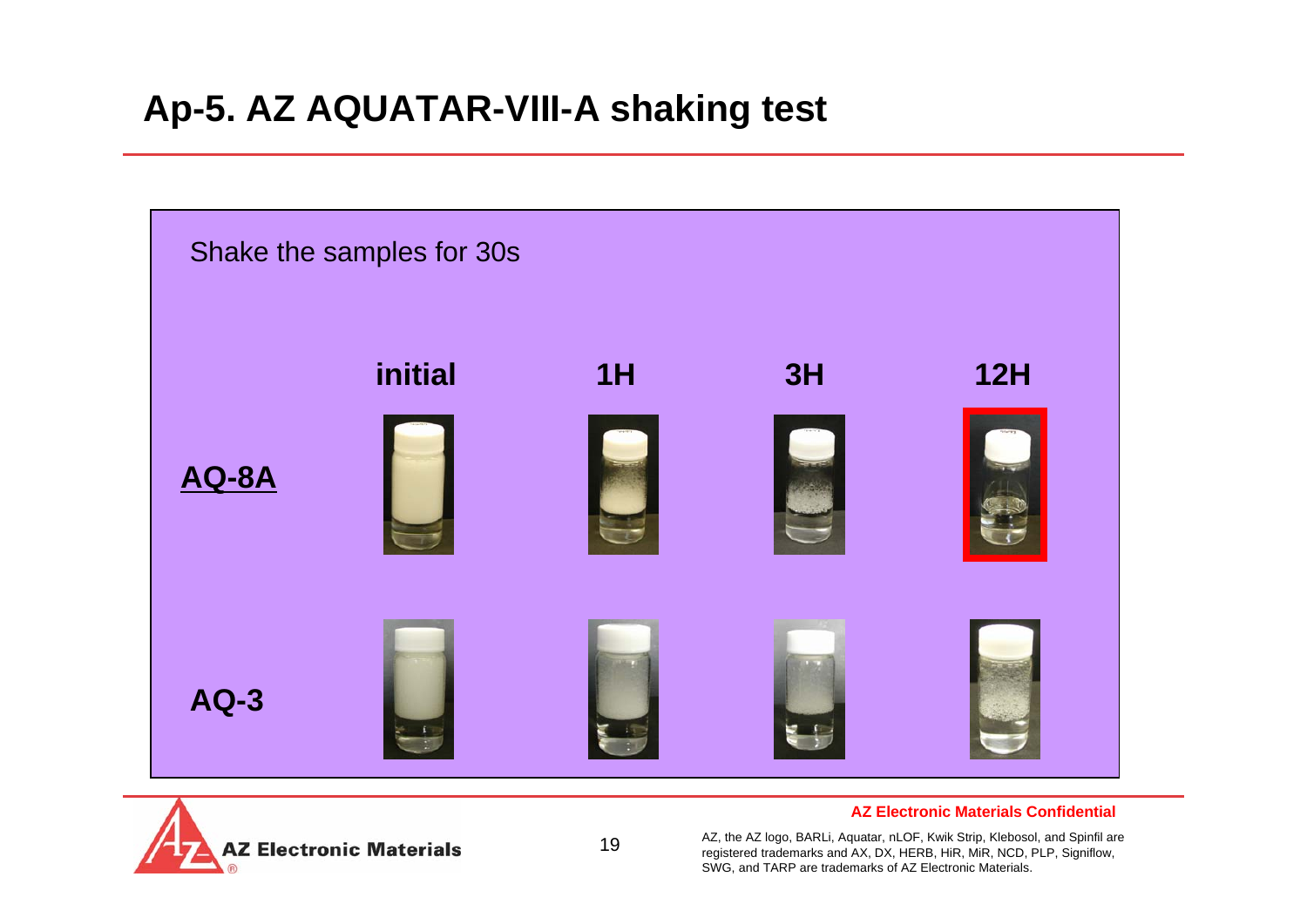¾ AZ TARCs can mix with **"Hydrophilic"** solvents (PGME, EBR7030, EL, NMP,etc. ). ¾ AZ TARCs can **NOT** mix with **"Hydrophobic"** solvents (PGMEA,EEP, etc.)

¾ **Recommend to separate TARC coater cup & drain tank from organic materials (BARC, resist, etc.).**



**AZ Electronic Materials Confidential**

AZ, the AZ logo, BARLi, Aquatar, nLOF, Kwik Strip, Klebosol, and Spinfil are registered trademarks and AX, DX, HERB, HiR, MiR, NCD, PLP, Signiflow, SWG, and TARP are trademarks of AZ Electronic Materials.

20